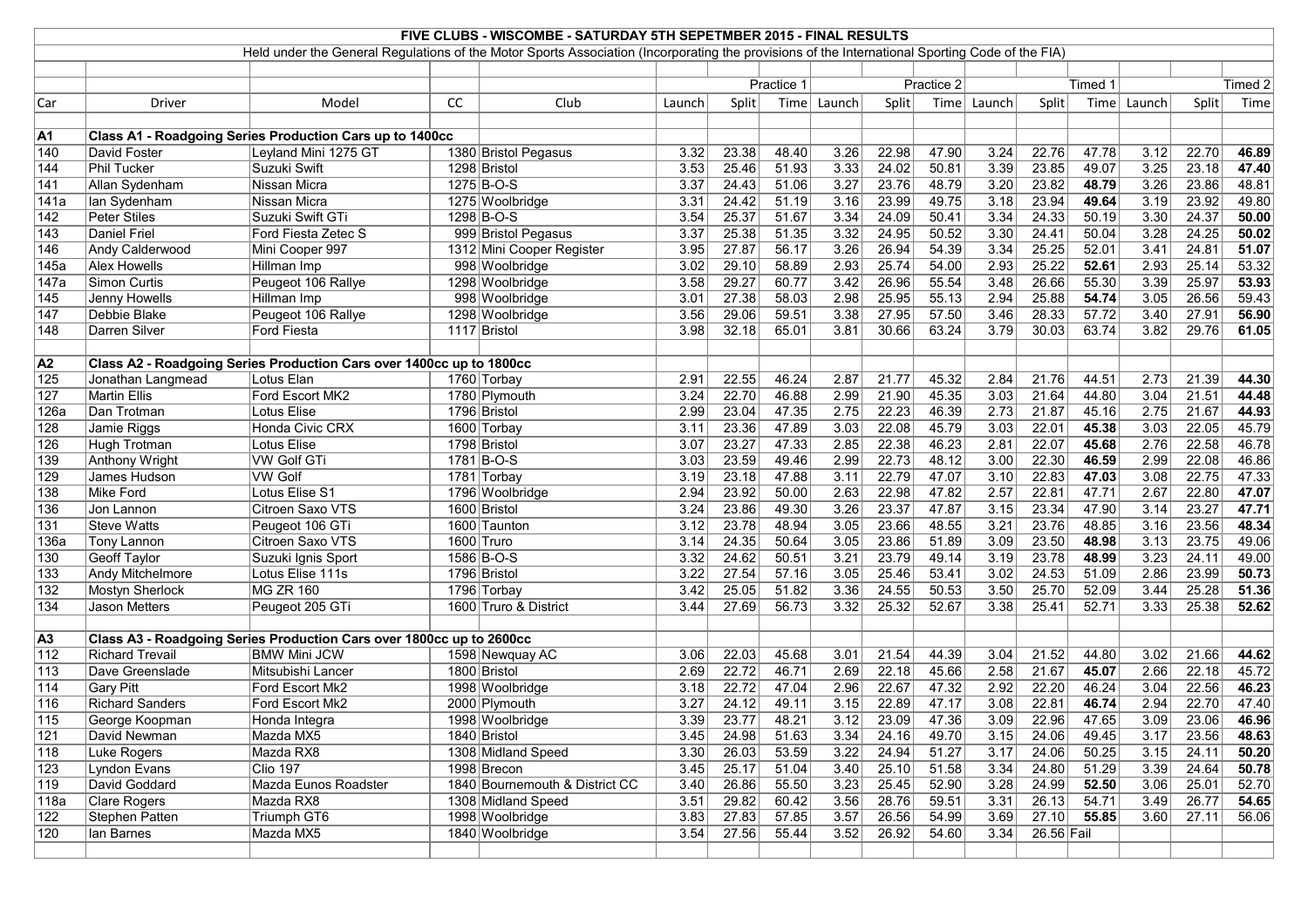|                        | FIVE CLUBS - WISCOMBE - SATURDAY 5TH SEPETMBER 2015 - FINAL RESULTS |                                                                                                                                                 |           |                             |                   |            |            |                   |       |            |                   |            |         |                   |       |         |
|------------------------|---------------------------------------------------------------------|-------------------------------------------------------------------------------------------------------------------------------------------------|-----------|-----------------------------|-------------------|------------|------------|-------------------|-------|------------|-------------------|------------|---------|-------------------|-------|---------|
|                        |                                                                     |                                                                                                                                                 |           |                             |                   |            |            |                   |       |            |                   |            |         |                   |       |         |
|                        |                                                                     | Held under the General Regulations of the Motor Sports Association (Incorporating the provisions of the International Sporting Code of the FIA) |           |                             |                   |            |            |                   |       |            |                   |            |         |                   |       |         |
|                        |                                                                     |                                                                                                                                                 |           |                             |                   |            |            |                   |       |            |                   |            |         |                   |       |         |
|                        |                                                                     |                                                                                                                                                 |           |                             |                   |            | Practice 1 |                   |       | Practice 2 |                   |            | Timed 1 |                   |       | Timed 2 |
| Car                    | <b>Driver</b>                                                       | Model                                                                                                                                           | <b>CC</b> | Club                        | Launch            | Split      |            | Time Launch       | Split | Time       | Launch            | Split      | Time    | Launch            | Split | Time    |
| $\overline{A4}$        |                                                                     | <b>Class A4 - Roadgoing Series Production Cars over 2600cc</b>                                                                                  |           |                             |                   |            |            |                   |       |            |                   |            |         |                   |       |         |
| $\overline{95}$        | Simon Neve                                                          | Mitsubishi Evolution 6 RS                                                                                                                       |           | 2300 Woolbridge             | 2.54              | 21.65      | 43.94      | 2.42              | 21.02 | 43.12      | 2.64              | 20.93      | 42.74   | 2.37              | 21.01 | 43.20   |
| 96                     | Roy Bray                                                            | Ford Escort Cosworth                                                                                                                            |           | 1993 Woolbridge             | $\overline{2.65}$ | 21.88      | 45.15      | 2.47              | 20.91 | 43.54      | 2.48              | 20.54      | 42.96   | $\overline{2.59}$ | 21.01 | 43.21   |
| $\overline{97}$        | Jack Ellis                                                          | Subaru Impreza                                                                                                                                  |           | 2000 Plymouth               | 2.37              | 21.67      | 45.58      | 2.40              | 21.51 | 44.61      | 2.32              | 21.01      | 43.82   | 2.30              | 20.88 | 43.37   |
| 101                    | Simon Glover                                                        | Mitsubishi Lancer Evo 4 RS                                                                                                                      |           | 2000 Torbay                 | 2.50              | 21.54      | 45.27      | 2.49              | 21.19 | 44.58      | 2.48              | 21.10      | 43.91   | 2.46              | 20.78 | 43.66   |
| 101a                   | <b>Martyn Glover</b>                                                | Mitsubishi Lancer Evo 4 RS                                                                                                                      |           | 2000 Torbay                 | 2.67              | 21.63      | 45.51      | 2.55              | 21.44 | 44.69      | 2.61              | 21.35      | 45.34   | 2.52              | 21.08 | 43.93   |
| 100                    | <b>Andrew Meek</b>                                                  | Subaru Impreza                                                                                                                                  |           | 1998 Bristol                | 2.90              | 22.92      | 47.91      | 2.51              | 21.38 | 44.90      | 2.45              | 21.57      | 45.21   | 2.49              | 21.40 | 44.82   |
| $\overline{97a}$       | <b>Nick Ellis</b>                                                   | Subaru Impreza                                                                                                                                  |           | 2000 Plymouth               | 2.64              | 22.54      | 48.19      | 2.34              | 21.64 | 44.78      | 2.38              | 21.43      | 44.83   | 2.35              | 22.28 | 45.79   |
| 99                     | <b>Trevor McMaster</b>                                              | <b>TVR Tamora</b>                                                                                                                               |           | 4343 Bristol                | 2.92              | 23.47      | 48.15      | 3.01              | 22.61 | 46.61      | 2.89              | 22.28      | 46.08   | 2.85              | 22.07 | 45.83   |
| 104                    | John Cresswell                                                      | VW Golf R32                                                                                                                                     |           | 3200 Taunton                | 2.79              | 23.89      | 48.95      | 2.79              | 23.19 | 48.10      | 2.70              | 22.89      | 47.58   | 2.72              | 22.76 | 47.11   |
| 103                    | Dan Hawkins                                                         | Porsche 911                                                                                                                                     |           | 3196 Torbay                 | 2.71              | 23.46      | 48.51      | 2.72              | 22.59 | 46.96      | 2.74              | 22.94      | 47.27   | 2.76              | 22.66 | 47.18   |
| 105                    | <b>Terry Hedley</b>                                                 | <b>BMW 328i Sport Coupe</b>                                                                                                                     |           | 2793 Woolbridge             | 3.07              | 24.49      | 51.10      | 3.04              | 23.85 | 49.41      | 2.96              | 23.18      | 48.59   | 3.00              | 23.48 | 49.08   |
| 107                    | <b>Amber Temple Hughes</b>                                          | Subaru Impreza                                                                                                                                  |           | 2000 South Hams             | 2.60              | 25.12      | 52.12      | $\overline{2.62}$ | 24.10 | 50.05      | 2.51              | 23.47      | 48.84   | 2.51              | 24.51 | 50.38   |
| 105a                   | Jane Hibbert                                                        | <b>BMW 328i Sport Coupe</b>                                                                                                                     |           | 2793 Woolbridge             | 3.22              | 26.96      | 54.83      | 3.20              | 26.20 | 53.25      | 3.07              | 24.76      | 51.18   | 3.12              | 24.95 | 51.40   |
| 106                    | <b>Richard Barnes</b>                                               | BMW 335i Coupe M-Sport                                                                                                                          |           | 2979 Taunton                | 4.05              | 26.52      | 52.91      | 4.01              | 25.75 | 52.10      | 3.63              | 25.78      | 51.97   | 3.55              | 25.77 | 52.63   |
|                        |                                                                     |                                                                                                                                                 |           |                             |                   |            |            |                   |       |            |                   |            |         |                   |       |         |
| $\overline{B1}$        |                                                                     | Class B1 - Road going Specialist Production Cars car engines up to 1400cc                                                                       |           |                             |                   |            |            |                   |       |            |                   |            |         |                   |       |         |
| 83                     | lan Ingleheart                                                      | <b>Westfield SE</b>                                                                                                                             |           | 1380 Plymouth               | 3.05              | 21.58      | 43.75      | 2.85              | 21.00 | 42.52      | 2.71              | 20.48 Fail |         | 2.80              | 20.48 | 42.34   |
|                        |                                                                     |                                                                                                                                                 |           |                             |                   |            |            |                   |       |            |                   |            |         |                   |       |         |
| <b>B2</b>              |                                                                     | Class B2 - Road going Specialist Production Cars car engines over 1400cc up to 1800cc                                                           |           |                             |                   |            |            |                   |       |            |                   |            |         |                   |       |         |
| $\overline{78}$        | Graham Vingoe                                                       | Caterham Seven                                                                                                                                  |           | 1796 Woolbridge             | 2.64              | 21.59      | 45.36      | 2.59              | 21.24 | 44.06      | 2.55              | 21.06      | 43.76   | 2.57              | 21.07 | 43.74   |
| 79a                    | Jan Yeo                                                             | <b>Westfield SEi</b>                                                                                                                            |           | 1796 Torbay                 | 3.29              | 22.80      | 46.35      | $\overline{3.08}$ | 21.46 | 44.52      | 2.95              | 21.91      | 44.95   | 3.07              | 22.06 | 45.07   |
| 81                     | Roger Coote                                                         | Ginetta G4                                                                                                                                      |           | 1796 Torbay                 | 2.93              | 23.06      | 48.19      | 2.84              | 22.61 | 46.78      | 2.83              | 22.48      | 46.32   | 2.79              | 22.14 | 46.10   |
| 80                     | <b>Keith Hazell</b>                                                 | Sylva Striker                                                                                                                                   |           | 1600 Farnborough & District | 3.11              | 23.84      | 48.81      | 3.07              | 22.98 | 46.90      | 3.13              | 23.07      | 46.81   | 3.17              | 22.76 | 46.12   |
| 79                     | David Yeo                                                           | <b>Westfield SEi</b>                                                                                                                            |           | 1796 Torbay                 | 3.20              | 23.54      | 47.84      | 2.97              | 22.67 | 46.85      | 2.97              | 22.64      | 47.10   | 2.83              | 22.72 | 46.31   |
| $\overline{82}$        | <b>Barry Pursey</b>                                                 | <b>Haynes Roadster Locost</b>                                                                                                                   |           | 1796 Torbay                 | 3.02              | 23.47      | 48.17      | $\overline{2.92}$ | 22.84 | 47.11      | 2.86              | 22.88      | 47.11   | 2.81              | 22.87 | 48.99   |
|                        |                                                                     |                                                                                                                                                 |           |                             |                   |            |            |                   |       |            |                   |            |         |                   |       |         |
| $\overline{B3}$        |                                                                     | Class B3 - Road going Specialist Production Cars. Car engines over 1800cc & M/C engines                                                         |           |                             |                   |            |            |                   |       |            |                   |            |         |                   |       |         |
| $\overline{72}$        | <b>Andrew Forsyth</b>                                               | <b>Westfield Megabusa</b>                                                                                                                       |           | 1300 Woolbridge             | 2.80              | 21.36      | 44.99      | 2.77              | 20.79 | 43.01      | 2.82              | 20.54      | 42.59   | 2.86              | 20.45 | 42.06   |
| $\overline{74}$        | <b>Andy Cawsey</b>                                                  | Westfield SE Widebody                                                                                                                           |           | 1998 Torbay                 | 2.92              | 22.22      | 45.41      | $\overline{2.73}$ | 21.73 | 44.37      | 2.77              | 20.71      | 42.58   | 2.78              | 21.02 | 42.92   |
|                        | <b>Mike Williams</b>                                                | <b>Westfield SEIW</b>                                                                                                                           |           | 1998 Woolbridge             | 3.01              | 21.97      | 44.48      | 2.93              | 21.08 | 43.25      | 2.77              | 21.25      | 43.52   | 2.91              | 21.37 | 43.62   |
| 73<br>$\overline{75}$  | <b>Adrian Lewis</b>                                                 | <b>Westfield Megabusa</b>                                                                                                                       |           | 1400 Woolbridge             | 2.70              | 23.05      | 48.51      | 2.57              | 21.37 | 44.23      | 2.59              | 21.18      | 43.63   | 2.81              | 21.26 | 43.66   |
|                        |                                                                     |                                                                                                                                                 |           |                             | 3.02              | 25.00      | 49.77      | $\overline{3.02}$ | 23.16 | 47.39      | 2.93              | 22.58      | 47.08   | 2.90              | 23.31 | 47.70   |
| $\overline{76}$        | <b>Gregory Barton</b>                                               | <b>Westfield Megabusa</b>                                                                                                                       |           | 1300 Woolbridge             |                   |            |            |                   |       |            |                   |            |         |                   |       |         |
|                        |                                                                     |                                                                                                                                                 |           |                             |                   |            |            |                   |       |            |                   |            |         |                   |       |         |
| $\overline{\text{C1}}$ |                                                                     | Class C1 - Modified Limited Production Cars up to 1400cc                                                                                        |           |                             |                   |            |            |                   |       |            |                   |            |         |                   |       |         |
| $\overline{58}$        | Christopher Crocker                                                 | <b>Austin Mini</b>                                                                                                                              |           | 1380 Torbay                 | 2.98              | 22.53      | 45.98      | 2.89              | 21.69 | 44.80      | 2.89              | 22.19      | 45.50   | 2.85              | 21.55 | 44.78   |
| 57a                    | <b>Tony Bonfield</b>                                                | <b>Austin Mini</b>                                                                                                                              |           | 1380 Taunton                | 3.16              | 23.22 fail |            | 2.98              | 22.68 | 46.57      | 2.90              | 22.00      | 45.35   |                   |       |         |
| $\overline{59}$        | <b>Clive James</b>                                                  | Peugeot 205 XS                                                                                                                                  |           | 1397 Taunton                | 3.10              | 22.89      | 47.02      | 2.99              | 22.73 | 46.84      | 3.02              | 22.53      | 46.27   | 2.96              | 22.57 | 46.67   |
| 60                     | <b>Peter Webster</b>                                                | Morris Cooper S                                                                                                                                 |           | 1330 Truro & District       | 3.00              | 24.81      | 51.27      | $\overline{2.94}$ | 23.92 | 49.44      | 2.94              | 23.10      | 48.25   | 2.90              | 22.77 | 46.65   |
| $\overline{62}$        | <b>Steve Luscombe</b>                                               | <b>MG Midget</b>                                                                                                                                |           | 1380 MGCC                   | 3.01              | 24.25      | 50.17      | 2.89              | 23.32 | 48.57      | 2.86              | 23.00      | 48.51   | 2.84              | 23.51 | 48.92   |
| 61                     | Emma Stone                                                          | <b>Austin Mini</b>                                                                                                                              |           | 1380 Woolbridge             | 3.30              | 26.65      | 56.45      | $\overline{3.35}$ | 25.03 | 51.71      | $\overline{3.15}$ | 24.44      | 49.73   | 3.10              | 24.92 | 53.33   |
|                        |                                                                     |                                                                                                                                                 |           |                             |                   |            |            |                   |       |            |                   |            |         |                   |       |         |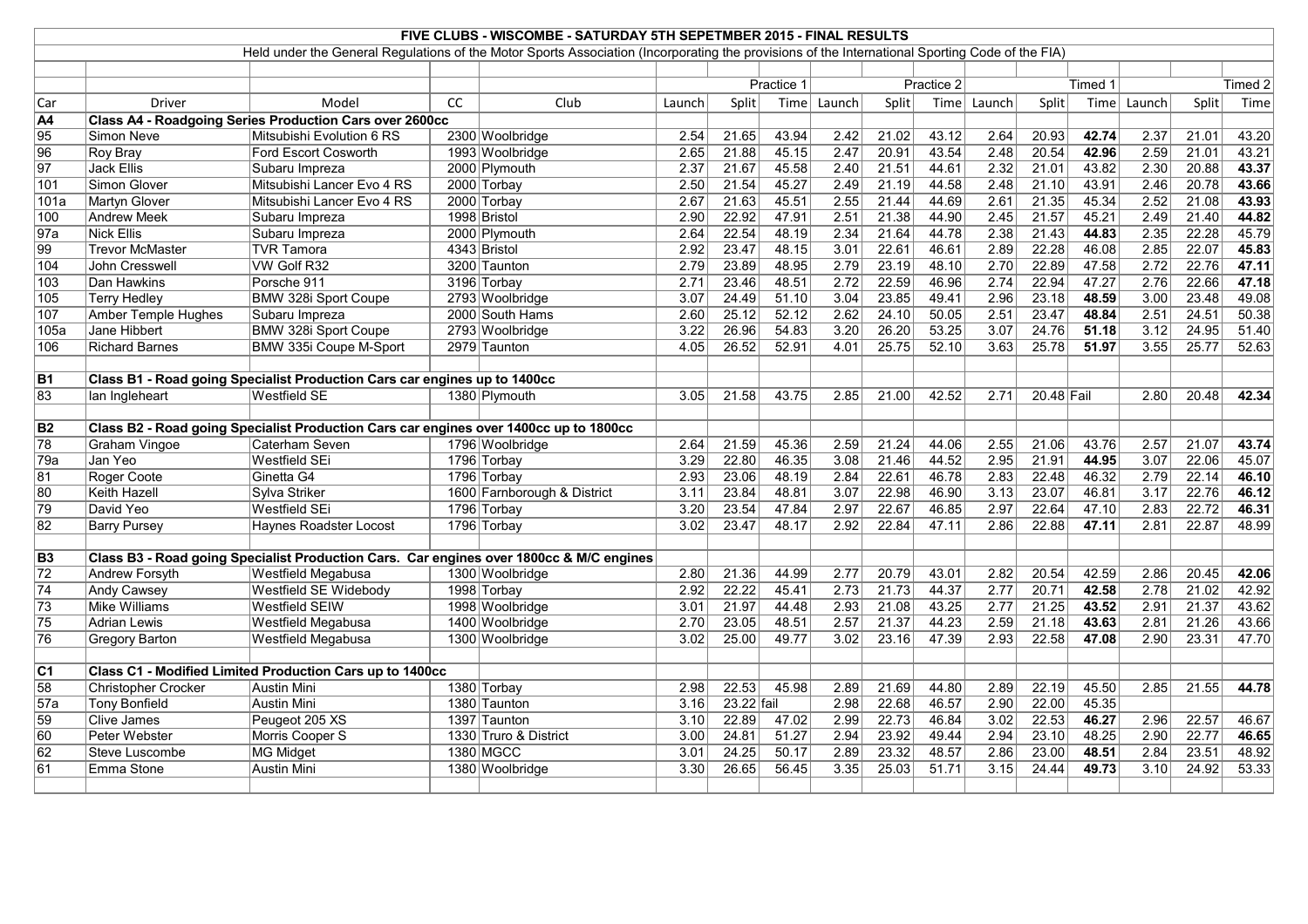|                  |                                           |                                                                                                                                                 |      | FIVE CLUBS - WISCOMBE - SATURDAY 5TH SEPETMBER 2015 - FINAL RESULTS |        |       |            |             |       |            |               |              |         |             |              |           |
|------------------|-------------------------------------------|-------------------------------------------------------------------------------------------------------------------------------------------------|------|---------------------------------------------------------------------|--------|-------|------------|-------------|-------|------------|---------------|--------------|---------|-------------|--------------|-----------|
|                  |                                           | Held under the General Regulations of the Motor Sports Association (Incorporating the provisions of the International Sporting Code of the FIA) |      |                                                                     |        |       |            |             |       |            |               |              |         |             |              |           |
|                  |                                           |                                                                                                                                                 |      |                                                                     |        |       |            |             |       |            |               |              |         |             |              |           |
|                  |                                           |                                                                                                                                                 |      |                                                                     |        |       | Practice 1 |             |       | Practice 2 |               |              | Timed 1 |             |              | Timed $2$ |
| Car              | Driver                                    | Model                                                                                                                                           | cc   | Club                                                                | Launch | Split |            | Time Launch | Split |            | Time   Launch | <b>Split</b> |         | Time Launch | <b>Split</b> | Time      |
| C2               |                                           | Class C2 - Modified Limited Production Cars over 1400cc up to 1800cc                                                                            |      |                                                                     |        |       |            |             |       |            |               |              |         |             |              |           |
| 49               | <b>Russell Tout</b>                       | <b>Ford Fiesta</b>                                                                                                                              |      | 1700 Torbay                                                         | 2.82   | 21.42 | 44.86      | 2.76        | 20.97 | 43.71      |               |              |         | 2.71        | 20.60        | 43.19     |
| 50               | <b>Andy Stoddart</b>                      | Vauxhall Nova                                                                                                                                   |      | 1600 Torbay                                                         | 3.01   | 22.05 | 45.09      | 3.00        | 21.48 | 44.23      | 2.98          | 21.30        | 43.61   | 2.95        | 21.14        | 43.49     |
| 48               | Martyn Pike                               | Ford Escort Mk1                                                                                                                                 |      | 1796 Woolbridge                                                     | 2.80   | 21.84 | 45.38      | 2.95        | 21.63 | 44.27      | 2.77          | 20.96        | 43.53   | 2.79        | 20.96        | 43.68     |
| $\overline{49a}$ | <b>Gerald Tout</b>                        | <b>Ford Fiesta</b>                                                                                                                              |      | 1700 Torbay                                                         | 2.94   | 22.50 | 47.33      | 2.84        | 21.45 | 44.78      | 2.82          | 21.22        | 43.79   |             |              |           |
| 51               | Gordon Iles                               | <b>Vauxhall Tigra</b>                                                                                                                           |      | 1598 Torbay                                                         | 3.08   | 24.71 | 51.94      | 2.91        | 22.55 | 46.71      | 2.86          | 22.20        | 45.55   | 2.85        | 21.96        | 45.31     |
| 52               | Jonathon Bligh                            | Peugeot 205 GTi                                                                                                                                 |      | 1600 Torbay                                                         | 3.20   | 24.66 | 50.45      | 4.55        | 25.33 | 50.78      | 3.15          | 23.93        | 49.15   | 3.15        | 24.05        | 48.96     |
| 53               | Duncan Beer                               | Ford Escort Mk 3                                                                                                                                |      | 1600 Torbay                                                         | 3.59   | 26.04 | 54.00      | 3.56        | 25.69 | 53.27      | 3.49          | 25.47        | 53.44   | 3.52        | 25.33        | 52.38     |
| 55               | Naomi Poole                               | Ford Escort                                                                                                                                     |      | 1600 B-O-S                                                          | 3.74   | 27.19 | 55.78      | 3.55        | 26.71 | 55.08      | 3.46          | 26.17        | 53.91   | 3.57        | 26.10        | 53.58     |
|                  |                                           |                                                                                                                                                 |      |                                                                     |        |       |            |             |       |            |               |              |         |             |              |           |
| C <sub>3</sub>   |                                           | <b>Class C3 - Modified Series Production Cars over 1800cc</b>                                                                                   |      |                                                                     |        |       |            |             |       |            |               |              |         |             |              |           |
| 40               | Nick Benton                               | Renault Clio                                                                                                                                    |      | 2060 Camel Vale                                                     | 2.89   | 21.24 | 43.85      | 2.99        | 21.38 | 43.74      | 2.79          | 20.43        | 42.21   | 2.82        | 20.57        | 42.26     |
| 41               | Jonathan Williamson                       | Porsche 911 Carrera                                                                                                                             |      | 3200 B-O-S                                                          | 2.48   | 21.34 | 44.74      | 2.45        | 21.27 | 44.03      | 2.42          | 20.89        | 43.55   | 2.39        | 20.74        | 42.99     |
| 39               | Jason Tunnicliffe                         | Peugeot 205                                                                                                                                     |      | 1998 B-O-S                                                          | 2.82   | 21.87 | 45.25      | 2.83        | 20.90 | 43.99      | 2.79          | 20.79        | 43.70   | 2.79        | 20.92        | 43.39     |
| 44               | <b>Anthony Astley</b>                     | Peugeot 205                                                                                                                                     |      | 1997 Woolbridge                                                     | 2.91   | 21.85 | 44.74      |             |       | Fail       | 2.83          | 21.41        | 43.98   | 2.85        | 21.44        | 44.29     |
| $\overline{44a}$ | Graham Waldron                            | Peugeot 205 GTi                                                                                                                                 |      | 1997 Newquay                                                        | 3.12   | 25.90 | 51.85      | 3.02        | 23.56 | 49.12      | 2.97          | 23.28        | 46.71   | 2.94        | 22.89        | 46.82     |
| 38               | Wynne Morgan                              | Renault Clio Cup                                                                                                                                |      | 1998 Carmarthen                                                     | 3.09   | 24.81 | 50.47      | 2.93        | 24.04 | 49.57      | 2.84          | 24.04        | 52.24   | 2.85        | 23.79        | 49.12     |
| $\overline{43}$  | Paul Slade                                | Jaguar E-type                                                                                                                                   |      | 3800 BARC                                                           | 3.11   | 26.07 | 54.74      | 3.09        | 25.51 | 52.72      | 2.98          | 24.29        | 49.48   | 2.92        | 23.89        | 49.94     |
| 45               | <b>Paul Meadows</b>                       | Peugeot 205                                                                                                                                     |      | 1900 Brecon                                                         | 3.38   | 24.93 | 51.42      | 3.29        | 24.51 | 50.46      | 3.16          | 23.96        | 49.48   | 3.11        | 24.31        | 49.91     |
| $\overline{42}$  | David Churchill                           | Jaguar XK 140                                                                                                                                   |      | 3800 Torbay                                                         | 3.43   | 26.95 | 56.33      | 3.26        | 27.12 | 56.58      | 3.30          | 26.71        | 55.70   | 3.30        | 26.67        | 56.06     |
| 46               | Tim Dodwell                               | <b>VW Scirocco</b>                                                                                                                              |      | 1781 Torbay                                                         | 3.40   |       | Fail       | 5.05        | 31.37 | 62.67      | 3.79          | 29.00        | 57.66   |             |              |           |
|                  |                                           |                                                                                                                                                 |      |                                                                     |        |       |            |             |       |            |               |              |         |             |              |           |
| C <sub>4</sub>   |                                           | Class C4 - Modified Specialist Production Cars. Car engines & M/C engines                                                                       |      |                                                                     |        |       |            |             |       |            |               |              |         |             |              |           |
| 35               | Mike Rudge                                | Westfield Sei                                                                                                                                   |      | 2300 Bristol                                                        | 2.58   | 20.41 | 42.03      | 2.49        | 19.96 | 41.11      | 2.46          | 20.37        | 41.20   | 2.45        | 19.49        | 40.20     |
| 36               | <b>Geoff Blake</b>                        | Westfield SEiW                                                                                                                                  |      | 1998 Woolbridge                                                     | 2.82   | 20.47 | 41.78      | 2.91        | 20.50 | 41.91      | 2.75          | 20.14        | 40.98   | 2.97        | 20.26        | 45.99     |
| 36a              | <b>Graham Blake</b>                       | <b>Westfield SEIW</b>                                                                                                                           |      | 1998 Woolbridge                                                     | 3.01   | 22.03 | 44.78      | 2.99        | 21.21 | 43.36      | 2.90          | 21.30        | 43.61   | 2.81        | 21.23        | 42.90     |
| 37               | Neal Masters                              | Westfield SEi                                                                                                                                   |      | 2000 DEWS                                                           | 3.01   | 24.10 | 49.10      | 2.95        | 23.54 | 47.58      | 2.69          | 22.55        | 47.11   | 2.74        | 22.28        | 45.90     |
| 237              | Andrew Read                               | Westfield SWE                                                                                                                                   |      | 1720 Plymouth                                                       | 3.37   | 24.62 | 49.26      | $3.23$      | 23.35 | 46.86      | 3.19          | 23.11        | 46.46   | 3.22        | 23.04        | 46.78     |
|                  |                                           |                                                                                                                                                 |      |                                                                     |        |       |            |             |       |            |               |              |         |             |              |           |
| D1               | Class D1 - Sports Libre Cars up to 1800cc |                                                                                                                                                 |      |                                                                     |        |       |            |             |       |            |               |              |         |             |              |           |
| $\overline{32}$  | Stewart Lillington                        | Radical SR4                                                                                                                                     |      | 1164 Windwhistle                                                    | 2.76   | 20.23 | 42.24      | 2.69        | 19.94 | 41.34      | 2.71          | 19.99        | 41.17   | 2.50        | 19.55        | 40.68     |
| 31               | Luke Trotman                              | Mallock Mk18b                                                                                                                                   |      | 1200 Bristol                                                        | 2.60   | 20.78 | 42.50      | 2.63        | 20.88 | 42.98      | 2.48          | 20.73        | 43.02   | 2.53        | 19.86        | 41.38     |
| 33a              | Kevin Cole                                | Hillman Imp                                                                                                                                     | 1070 |                                                                     | 2.88   | 23.06 | 47.35      | 2.60        | 21.90 | 45.58      | 2.45          | 20.64        | 43.01   | 2.49        | 20.49        | 42.62     |
| $\overline{33}$  | Nathan Cole                               | Hillman Imp                                                                                                                                     | 1070 |                                                                     | 2.98   | 26.49 | 53.43      | 2.62        | 23.64 | 49.08      | 2.59          | 21.87        | 45.33   | 2.62        | 22.08        | 45.24     |
| 34               | Simon Dodwell                             | Seat Marbella                                                                                                                                   |      | 1049 Torbay                                                         | 3.36   | 27.18 | 55.64      | 3.42        | 26.71 | 54.91      | 3.48          | 26.39        | 54.44   | 3.45        | 26.00        | 52.93     |
|                  |                                           |                                                                                                                                                 |      |                                                                     |        |       |            |             |       |            |               |              |         |             |              |           |
| D <sub>2</sub>   | Class D2 - Sports Libre Cars over 1800cc  |                                                                                                                                                 |      |                                                                     |        |       |            |             |       |            |               |              |         |             |              |           |
| 26               | <b>Rodney Thorne</b>                      | Pilbeam MP43                                                                                                                                    |      | 5000 Woolbridge                                                     | 2.39   | 19.43 | 39.16      | 2.31        | 18.66 | 38.07      | 2.30          | 18.47        | 37.77   | 2.28        | 18.47        | 37.86     |
| 27               | Doug Bennett                              | Sylva Striker                                                                                                                                   |      | 2300 Plymouth                                                       | 2.77   | 19.40 | 39.36      | 2.72        | 19.38 | 39.92      | 2.66          | 19.44        | 40.22   | 2.71        | 19.65        | 39.76     |
| 26a              | <b>Hayley Thorne</b>                      | Pilbeam MP43                                                                                                                                    |      | 5000 Woolbridge                                                     | 2.97   | 25.97 | 51.49      | 2.82        | 22.05 | 45.37      | 2.80          | 22.23        | 45.21   | 2.75        | 22.01        | 45.16     |
| 29               | Dave Lord                                 | Rover Mini Clubman                                                                                                                              |      | <b>2000 BARC</b>                                                    | 3.34   |       | fail       | 3.13        | 25.79 | 52.28      | 3.03          | 26.72        | 53.14   | 2.99        | 26.44        | 52.97     |
|                  |                                           |                                                                                                                                                 |      |                                                                     |        |       |            |             |       |            |               |              |         |             |              |           |
| $\overline{D3}$  | <b>Class D3 - Rally Cars</b>              |                                                                                                                                                 |      |                                                                     |        |       |            |             |       |            |               |              |         |             |              |           |
| 63               | Tim Porter                                | Darrian T90                                                                                                                                     |      | 2000 Burnham on sea mc                                              | 3.30   | 23.25 | 47.03      | 3.20        | 22.48 | 45.89      | 2.84          | 21.46        | 44.23   | 2.96        | 21.34        | 43.89     |
| 66               | Wyn Lewis                                 | <b>Proton Compact</b>                                                                                                                           |      | 1834 Teifi Valley                                                   | $3.37$ | 27.26 | 55.55      | $3.24$      | 26.41 | 52.78      | 3.25          | 25.60        | 51.41   | 3.22        | 25.35        | 51.53     |
| 65               | <b>Richard Williams</b>                   | Lancia Fulvia S1                                                                                                                                |      | 1280 Minehead                                                       | 3.93   | 28.10 | 58.79      | 3.86        | 27.19 | 57.36      | 3.81          | 27.07        | 57.56   | 3.89        | 27.00        | 56.70     |
|                  |                                           |                                                                                                                                                 |      |                                                                     |        |       |            |             |       |            |               |              |         |             |              |           |
| DW               | <b>Class DW - DEWS Speed Series Class</b> |                                                                                                                                                 |      |                                                                     |        |       |            |             |       |            |               |              |         |             |              |           |